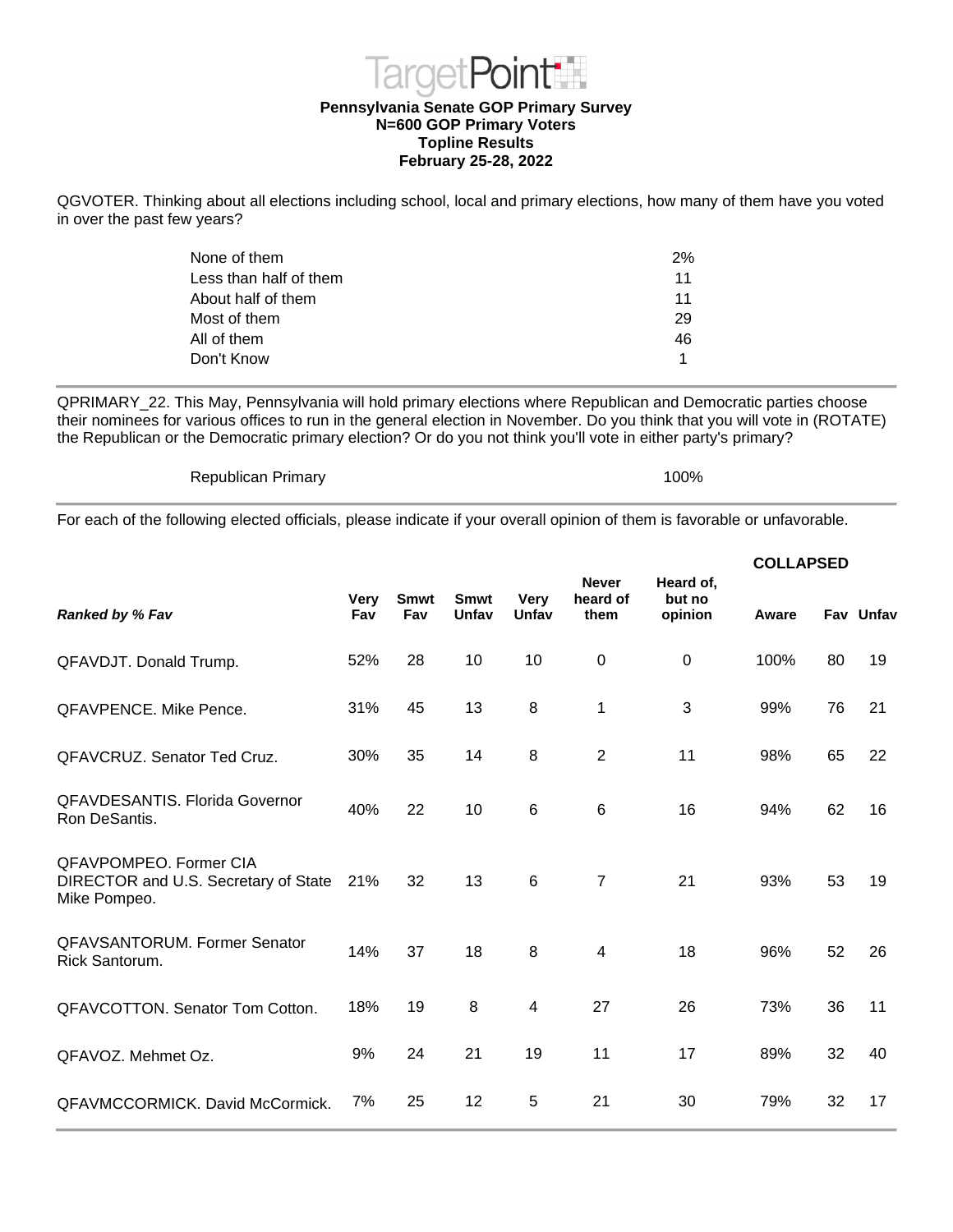QGOVBALLOT. If the 2022 Republican primary election for Governor in Pennsylvania was being held today and these were your choices, would you vote for... (RANDOMIZE CODES 1 - 5)

| Lou Barletta                 | 17% |
|------------------------------|-----|
| Doug Mastriano               | 14  |
| William McSwain              |     |
| Jake Corman                  | 6   |
| <b>Scott Martin</b>          | 3   |
| Another candidate not listed | 8   |
| Undecided how I will vote    | 45  |

QSENBALLOTALL\_PRE\_WL. If the 2022 Republican primary election for US Senate in Pennsylvania was being held today and these were your choices... (IF UNDECIDED) Which way would you lean as of today?

| Mehmet Oz                                                                                      | 16%                        |
|------------------------------------------------------------------------------------------------|----------------------------|
| Lean Mehmet Oz                                                                                 | 3                          |
| David McCormick                                                                                | 19                         |
| Lean David McCormick                                                                           | 6                          |
| Carla Sands                                                                                    | 10                         |
| Lean Carla Sands                                                                               | 1                          |
| Kathy Barnette                                                                                 | 4                          |
| Lean Kathy Barnette                                                                            | 1                          |
| Jeff Bartos                                                                                    | 7                          |
| Lean Jeff Bartos                                                                               | 3                          |
| Another candidate not listed                                                                   | 6                          |
| Undecided how I will vote                                                                      | 25                         |
| <b>COLLAPSED CODES:</b><br>Oz<br><b>McCormick</b><br>Sands<br><b>Barnette</b><br><b>Bartos</b> | 19%<br>25<br>11<br>5<br>10 |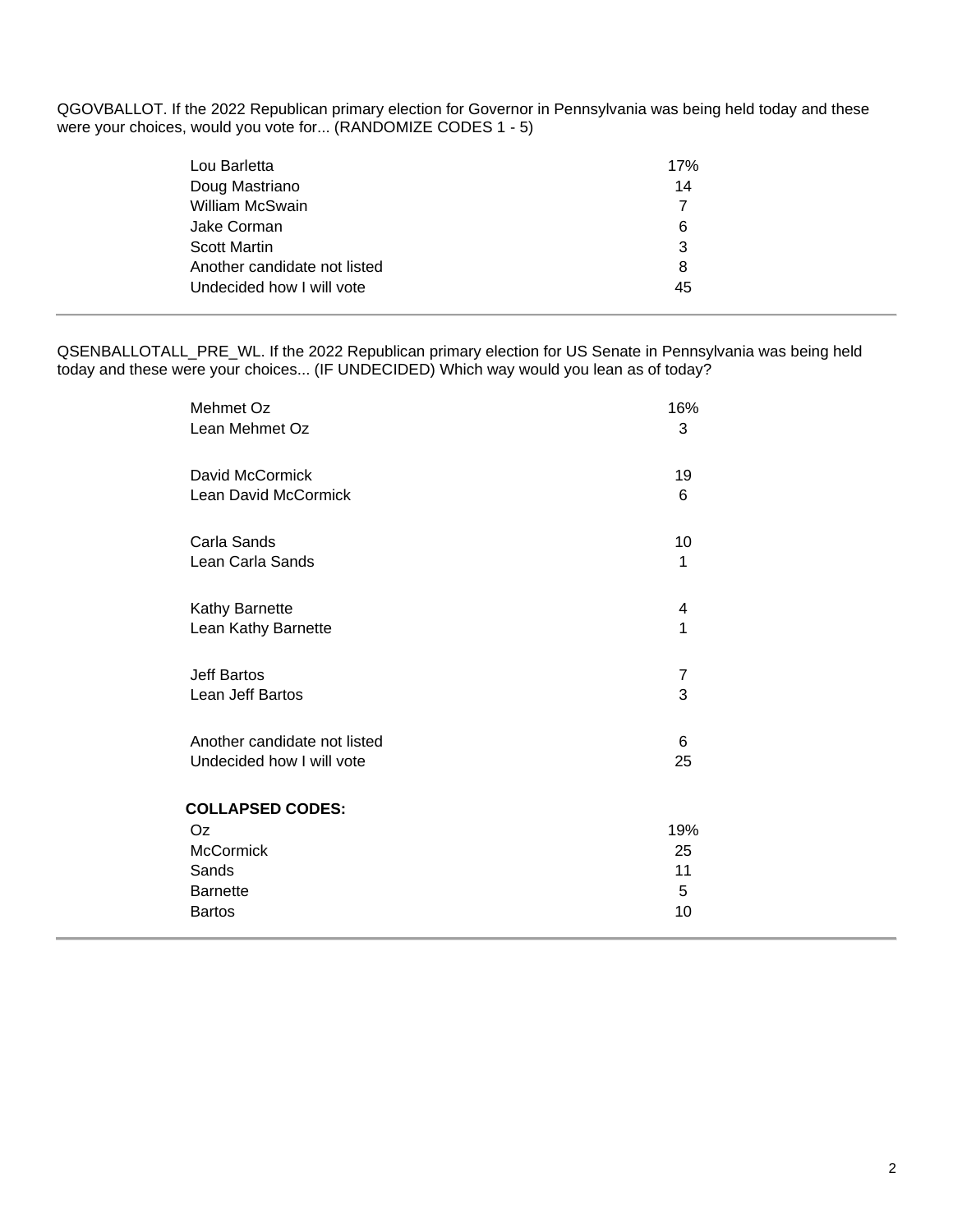QBALLOTSEN\_PRE\_WL. And what if these were your only two choices in the Republican primary election for US Senate, would you vote for... (IF UNDECIDED) Which way would you lean as of today?

| Mehmet Oz                 | <b>24%</b> |
|---------------------------|------------|
| Lean Mehmet Oz            | 2          |
| David McCormick           | 52         |
| Lean David McCormick      | 4          |
| Undecided how I will vote | 18         |
|                           |            |
| <b>COLLAPSED CODES:</b>   |            |
| Oz                        | 26%        |
| <b>McCormick</b>          | 56         |
|                           |            |

Next you will read some information about several of the Republicans running for Senate. Some people will read positive messages about the candidates, others will read negative messages. Each person taking the survey is assigned a different set of messages to evaluate.

|                                                                                                                                                                                                                                                                                                                                                                                                                                                                                                                                                   |                        |                               |                               |                               |                 |   |                | <b>COLLAPSED</b>      |                     |
|---------------------------------------------------------------------------------------------------------------------------------------------------------------------------------------------------------------------------------------------------------------------------------------------------------------------------------------------------------------------------------------------------------------------------------------------------------------------------------------------------------------------------------------------------|------------------------|-------------------------------|-------------------------------|-------------------------------|-----------------|---|----------------|-----------------------|---------------------|
| <b>Ranked by % Less Likely</b>                                                                                                                                                                                                                                                                                                                                                                                                                                                                                                                    | Much<br>less<br>likely | <b>Smwt</b><br>less<br>likely | <b>Smwt</b><br>more<br>likely | <b>Much</b><br>more<br>likely | No<br>impact DK |   | Less<br>Likely | <b>More</b><br>Likely | No<br>impact/<br>DK |
| QMESS2. Dr. Mehmet Oz has supported gun<br>control laws that would confiscate guns from<br>individuals and make it more difficult for individuals<br>to purchase a gun. Many believe, we can't trust Oz<br>to protect our second amendment rights from<br>liberal attacks. Does this information make you<br>more likely or less likely to vote for Mehmet Oz or<br>does it not impact your views of him?                                                                                                                                         | 43%                    | 26                            | 6                             | 7                             | 15              | 3 | 69%            | 13                    | 18                  |
| QMESS3. Dr. Mehmet Oz served in the Turkish<br>military and still holds his Turkish citizenship. He<br>also has close ties to elite business and political<br>figures in Turkey, including the controversial<br>President Erdogan. Many feel this presents a<br>serious national security problem and is a conflict<br>of interest for a Senator from Pennsylvania. Does<br>this information make you more likely or less likely<br>to vote for Mehmet Oz or does it not impact your<br>views of him?                                             | 33%                    | 32                            | 5                             | 4                             | 19              | 6 | 66%            | 9                     | 25                  |
| QMESS1. Many people believe at a time like this,<br>when the family is under attack, we need a strong<br>leader who will stand up to the woke liberal mob.<br>They are worried that Dr. Mehmet Oz used his TV<br>show to voice support for controversial<br>transgender surgeries and transitions in children,<br>even hosting a transgender activist who supports<br>treatments for children as young as four. Does this<br>information make you more likely or less likely to<br>vote for Mehmet Oz or does it not impact your<br>views of him? | 40%                    | 25                            | 6                             | 5                             | 19              | 5 | 65%            | 11                    | 24                  |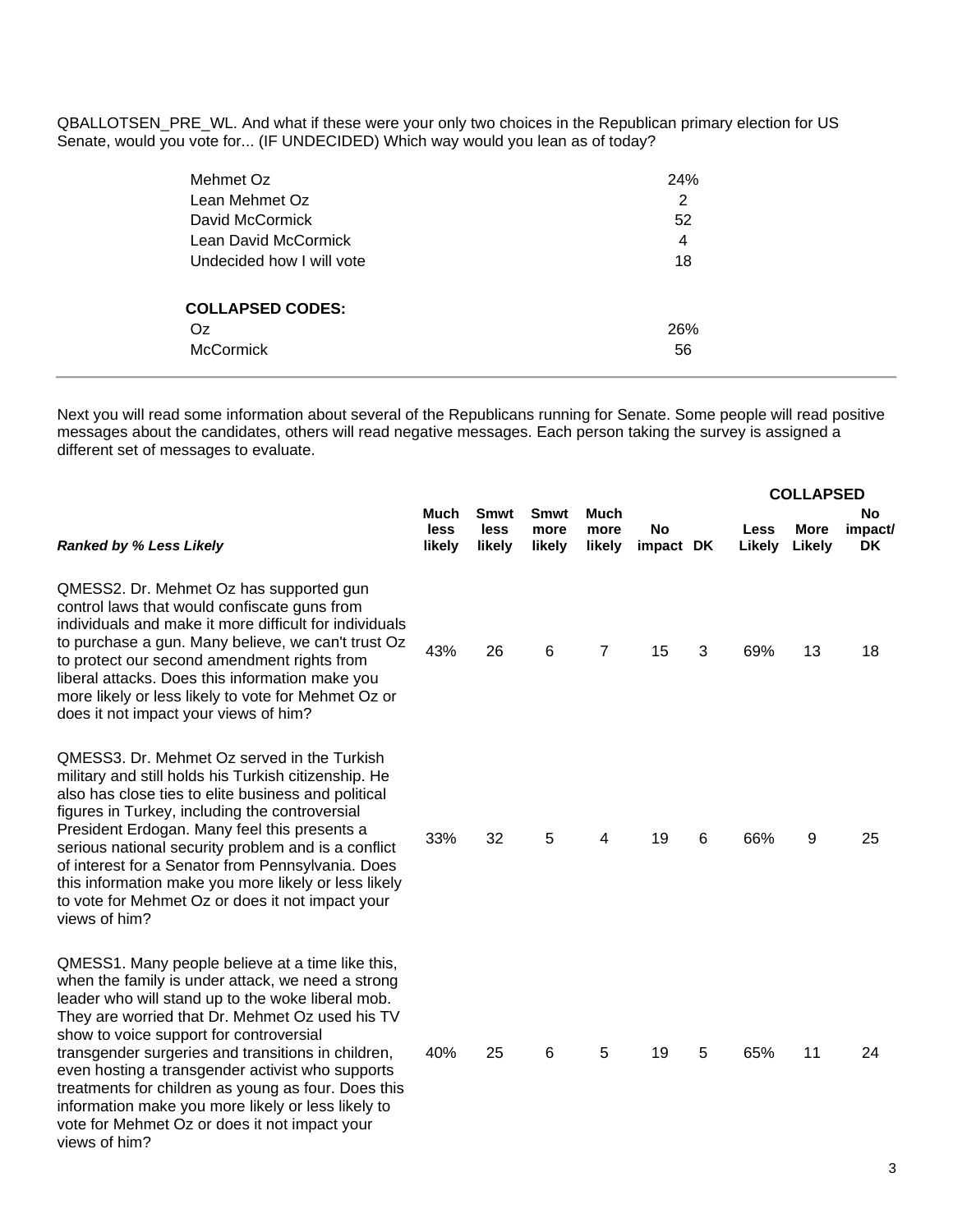|                                                                                                                                                                                                                                                                                                                                                                                                                                                                                                                               |                        |                        |                        |                               |                        |   |                | <b>COLLAPSED</b>      |                                   |
|-------------------------------------------------------------------------------------------------------------------------------------------------------------------------------------------------------------------------------------------------------------------------------------------------------------------------------------------------------------------------------------------------------------------------------------------------------------------------------------------------------------------------------|------------------------|------------------------|------------------------|-------------------------------|------------------------|---|----------------|-----------------------|-----------------------------------|
| cont.                                                                                                                                                                                                                                                                                                                                                                                                                                                                                                                         | Much<br>less<br>likely | Smwt<br>less<br>likely | Smwt<br>more<br>likely | <b>Much</b><br>more<br>likely | <b>No</b><br>impact DK |   | Less<br>Likely | <b>More</b><br>Likely | <b>No</b><br>impact/<br><b>DK</b> |
| QMESS4. Supporters of Dr. Mehmet Oz say that<br>he has devoted his career to helping people in the<br>field of healthcare and he knows the inner<br>workings of the healthcare system and how to<br>reform it. He has been an innovator and is deeply<br>committed to restoring American freedom,<br>protecting the American Dream, and supporting<br>the Make American Great Again agenda. Does this<br>information make you more likely or less likely to<br>vote for Mehmet Oz or does it not impact your<br>views of him? | 9%                     | 9                      | 28                     | 18                            | 30                     | 5 | 18%            | 46                    | 36                                |
| QMESS5. Supporters of Dave McCormick say that<br>as a former Army paratrooper and business leader<br>in the state, Dave McCormick brings the leadership<br>we need to fight for conservative priorities. He is<br>ready to stand up for America around the world,<br>just like he has stood up for President Trump. He<br>is a conservative we can trust. Does this<br>information make you more likely or less likely to<br>vote for Dave McCormick or does it not impact<br>your views of him?                              | 4%                     | 5                      | 30                     | 45                            | 12                     | 3 | 10%            | 75                    | 15                                |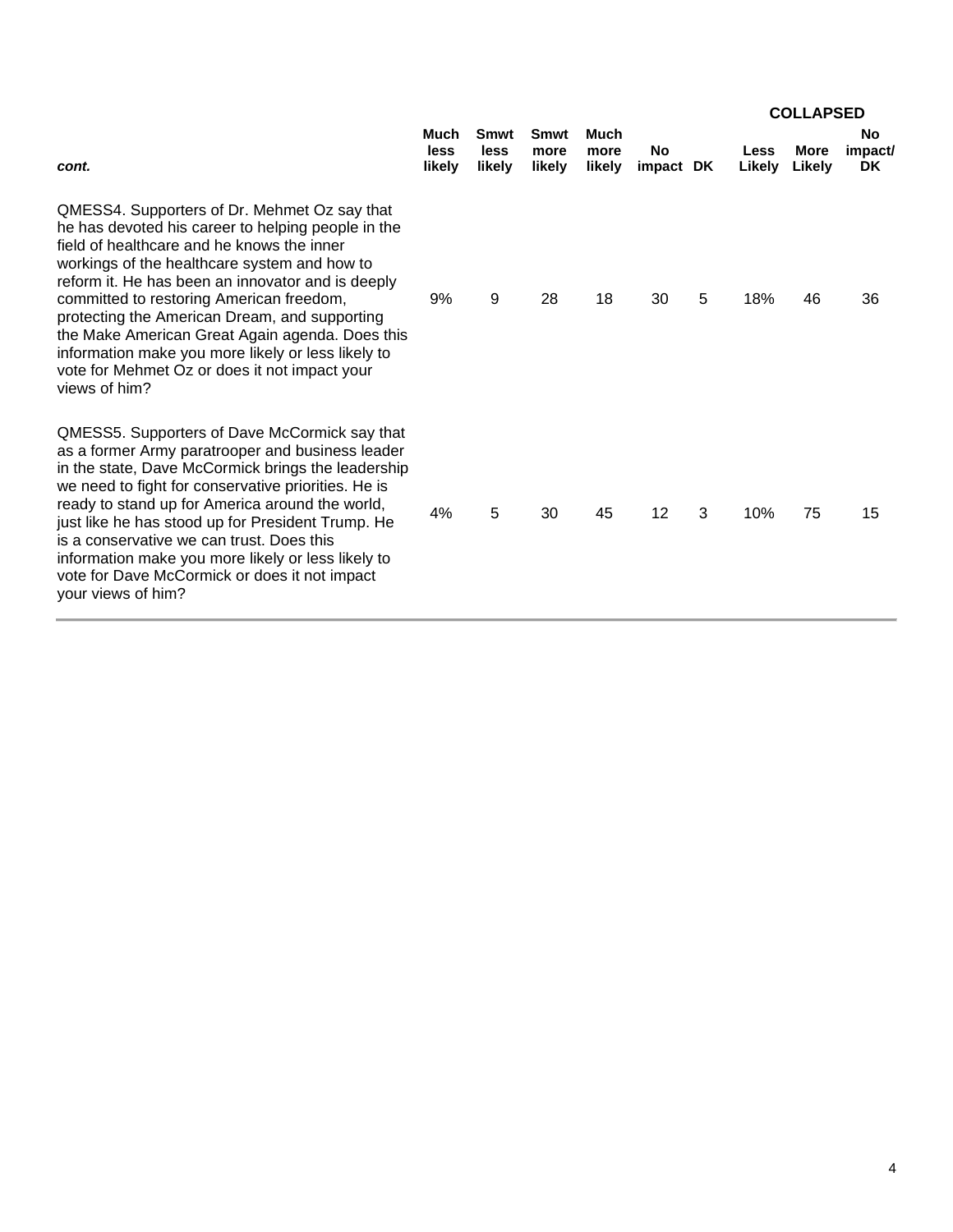QSENBALLOTALL\_POST\_WL. If the 2022 Republican primary election for US Senate in Pennsylvania was being held today and these were your choices, would you vote for... (IF UNDECIDED) Which way would you lean as of today?

| Mehmet Oz<br>Lean Mehmet Oz                                                                    | Late<br>10%<br>2                                   | <b>Early</b><br>16%<br>3   |
|------------------------------------------------------------------------------------------------|----------------------------------------------------|----------------------------|
| David McCormick                                                                                | 52                                                 | 19                         |
| Lean David McCormick                                                                           | 3                                                  | 6                          |
| Carla Sands                                                                                    | 6                                                  | 10                         |
| Lean Carla Sands                                                                               | $\Omega$                                           | 1                          |
| Kathy Barnette                                                                                 | 3                                                  | 4                          |
| Lean Kathy Barnette                                                                            | 0                                                  | 1                          |
| Jeff Bartos                                                                                    | 6                                                  | $\boldsymbol{7}$           |
| Lean Jeff Bartos                                                                               | 1                                                  | 3                          |
| Another candidate not listed                                                                   | 3                                                  | 6                          |
| Undecided how I will vote                                                                      | 14                                                 | 25                         |
| <b>COLLAPSED CODES:</b><br>Oz<br><b>McCormick</b><br>Sands<br><b>Barnette</b><br><b>Bartos</b> | 12%<br>55<br>$\overline{7}$<br>3<br>$\overline{7}$ | 19%<br>25<br>11<br>5<br>10 |

QBALLOTSEN\_POST\_WL. And what if these were your only two choices in the Republican primary election for US Senate, would you vote for... (IF UNDECIDED) Which way would you lean as of today?

|                           | Late | <b>Early</b> |  |
|---------------------------|------|--------------|--|
| Mehmet Oz                 | 13%  | 24%          |  |
| Lean Mehmet Oz            | 1    | 2            |  |
| David McCormick           | 71   | 52           |  |
| Lean David McCormick      | 2    | 4            |  |
| Undecided how I will vote | 13   | 18           |  |
| <b>COLLAPSED CODES:</b>   |      |              |  |
| Oz                        | 14%  | 26%          |  |
| <b>McCormick</b>          | 73   | 56           |  |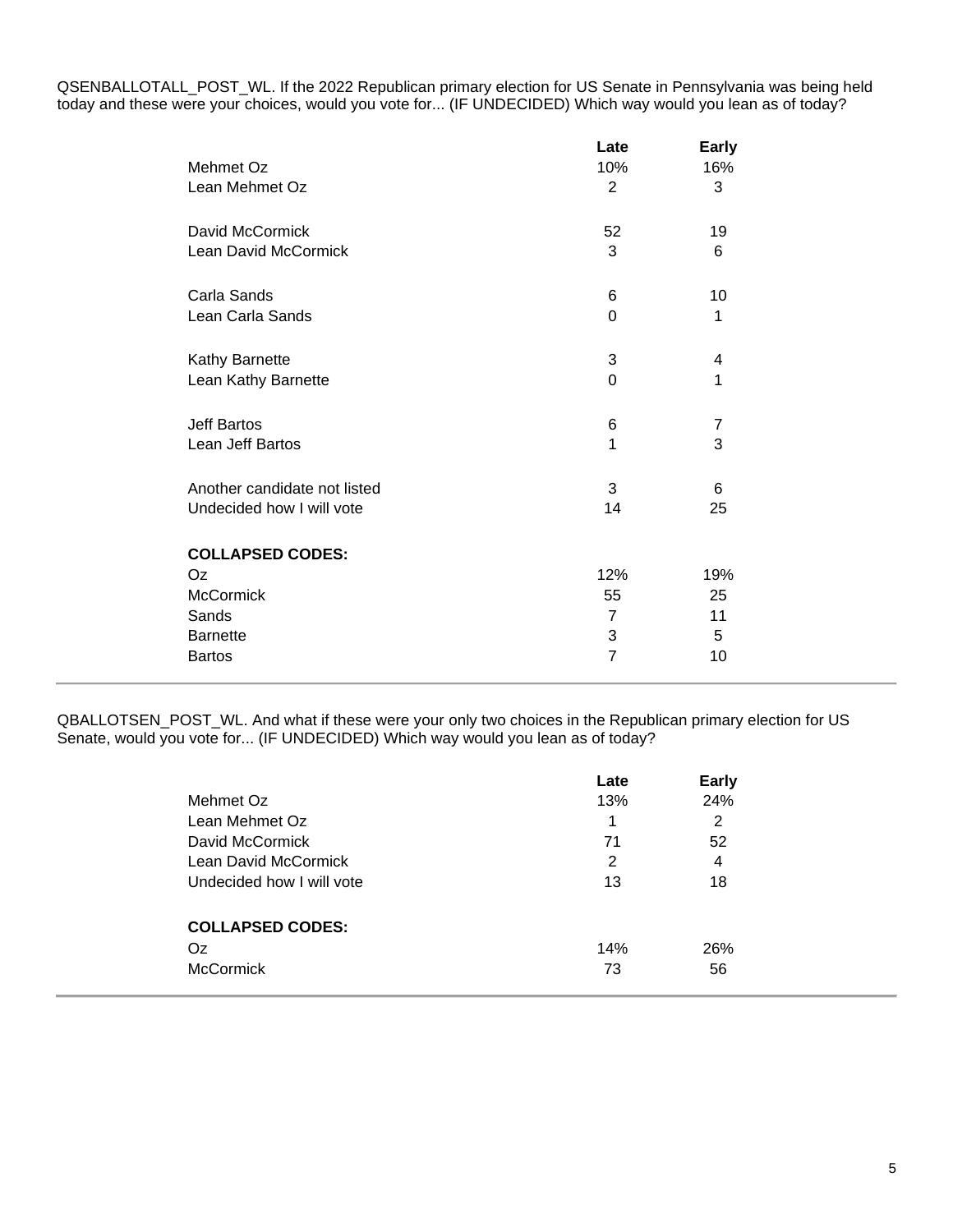QPIPES. The Biden administration is considering a proposal to provide taxpayer funded 'harm reduction' kits to drug users that would include clean syringes and crack pipes with the aim of stopping the spread of communicable diseases. Do you support or oppose such programs?

| Strongly support        | 3%  |
|-------------------------|-----|
| Somewhat support        | 11  |
| Somewhat oppose         | 16  |
| Strongly oppose         | 66  |
| Don't know              | 4   |
|                         |     |
| <b>COLLAPSED CODES:</b> |     |
| Support                 | 14% |
| Oppose                  | 82  |
|                         |     |

QUKRAINE. Vladimir Putin has launched a full-scale invasion of Ukraine, which of the following best reflects your view of what America should do in response?

| Do nothing, not our problem.                                                               | 14% |
|--------------------------------------------------------------------------------------------|-----|
| Impose the strongest possible sanctions on Russia and<br>seek a diplomatic resolution.     | 45  |
| Arm and support the Ukrainian resistance so they can kill<br>as many Russians as possible. | 23  |
| Send in US troops to support the Ukrainian resistance<br>fighting the Russians.            | 17  |
| Now I just have a few more questions for statistical purposes                              |     |

QEDOFR. What is the last grade of school you completed?

| Less than high school degree                 | 1%  |
|----------------------------------------------|-----|
| Graduated high school                        | 34  |
| Vocational school/Technical school           | 11  |
| 2 year Associate's Degree                    | 17  |
| 4 year Bachelor's Degree                     | 27  |
| Post-graduate degree [e.g. MA, MBA, LLD PhD] | 10  |
| Prefer not to say                            | 0   |
|                                              |     |
| <b>COLLAPSED CODES:</b>                      |     |
| No College Degree                            | 46% |
| College degree +                             | 54  |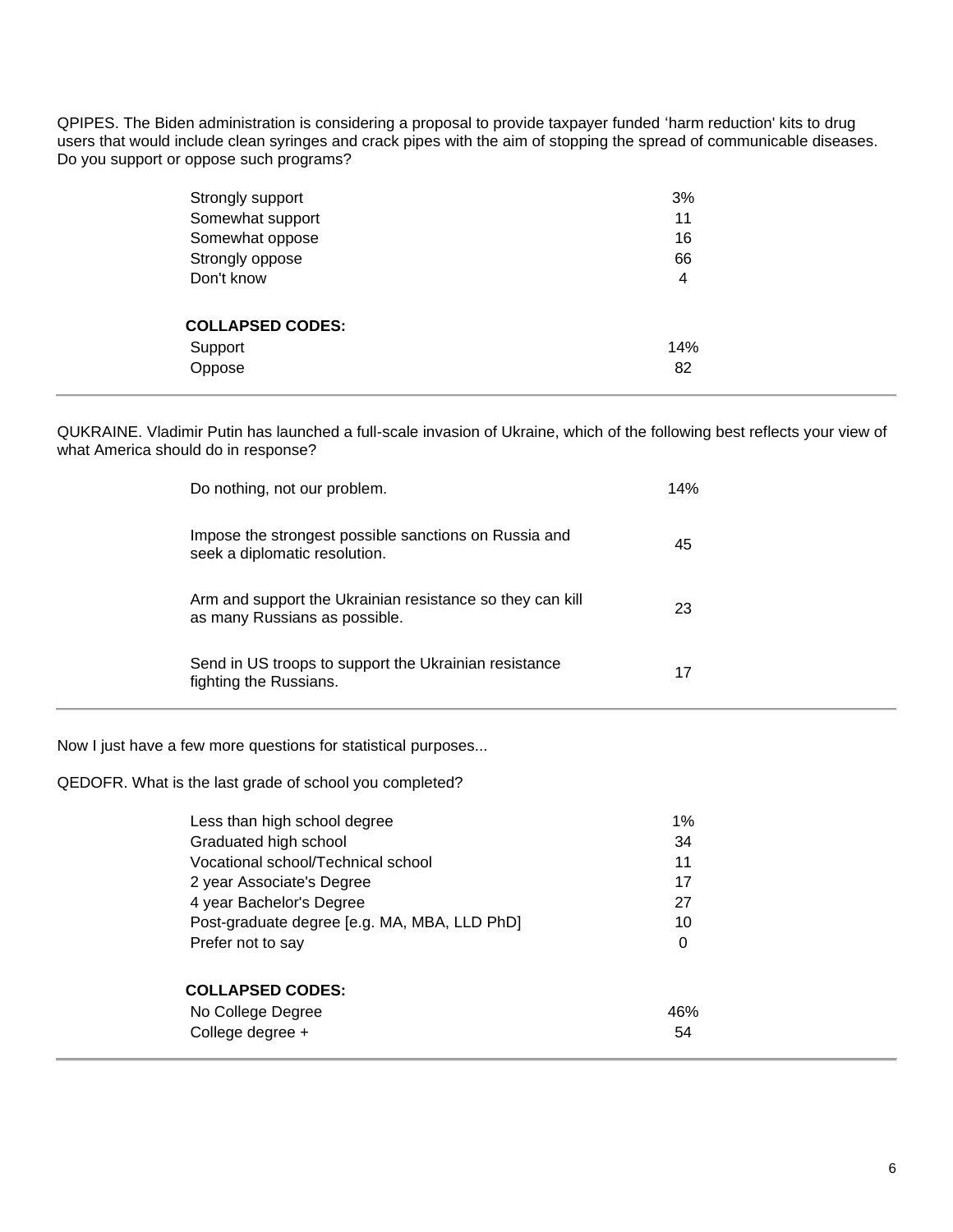QNEWS2. Which of the following would you say you use on a regular basis to get news and information about what is going on in Pennsylvania and around the country? (select all that apply)

| Nightly Network News on ABC, CBS, NBC or Fox                                                               | 40%            |
|------------------------------------------------------------------------------------------------------------|----------------|
| Facebook                                                                                                   | 27             |
| <b>Tucker Carlson</b>                                                                                      | 27             |
| Sean Hannity                                                                                               | 26             |
| Podcasters like Joe Rogan, Ben Shapiro and Dan<br>Gongino                                                  | 13             |
| <b>CNN</b>                                                                                                 | 12             |
| Conservative news outlets like the Washington Free<br>Beacon, National Review, and the Washington Examiner | 10             |
| One America News Network sometimes called OAN                                                              | $\overline{7}$ |
| Pittsburgh Post-Gazette                                                                                    | 5              |
| The Philadelphia Inquirer                                                                                  | 5              |
| <b>Brietbart</b>                                                                                           | 5              |
| None of these                                                                                              | 17             |
| Prefer not to say                                                                                          | 1              |

QRELIGION. Is your religious background Protestant, Roman Catholic, Jewish or something else?

| Protestant [e.g. Baptist, Methodist, etc.] | 43% |
|--------------------------------------------|-----|
| Roman Catholic                             | 29  |
| <b>Other Christian</b>                     | 12  |
| Jewish                                     | 2   |
| Muslim/Islamic                             | 0   |
| Other non-Christian/Unspecified            | 2   |
| Agnostic/Atheist                           | 4   |
| None                                       | 8   |
| Don't know                                 | 1   |
|                                            |     |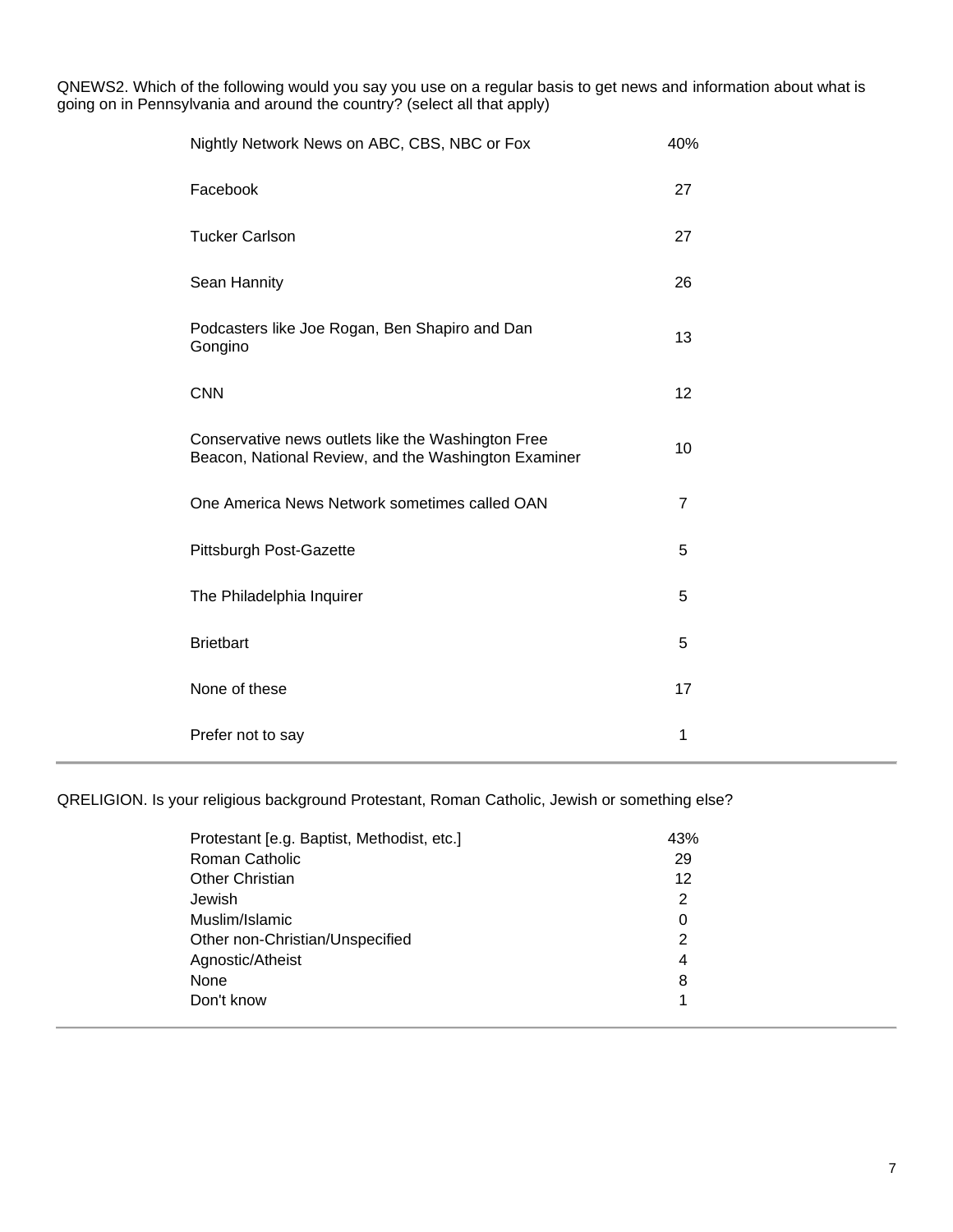QCHURCHGOER. And how often would you say you usually attend church?

| More than once a week     | 6%  |  |
|---------------------------|-----|--|
| Once a week               | 23  |  |
| A couple of times a month | 10  |  |
| Less than once a month    | 14  |  |
| Only on holidays          | 14  |  |
| Never / Do not attend     | 34  |  |
|                           |     |  |
| <b>COLLAPSED CODES:</b>   |     |  |
| Once a week $+$           | 29% |  |
|                           |     |  |

## QPRESBALLOT. Who did you vote for in the 2020 Presidential Election?

| Donald Trump | 88% |
|--------------|-----|
| Joe Biden    |     |
| Someone Else |     |
| Did not vote | ີ   |

QAGECODE6. And for statistical purposes only, which of the following age groups do you belong to?

| 18-24       | 6% |
|-------------|----|
| 25-34       | 12 |
| 35-44       | 14 |
| 45-54       | 15 |
| 55-64       | 22 |
| 65 or older | 30 |

QSEX. What is your gender?

| Male   | 52% |
|--------|-----|
| Female | 48  |

QRACEX. Which of the following best describes your racial or ethnic background? Are you of Hispanic, Latino, or Spanish origin?

| White                                            | 94% |
|--------------------------------------------------|-----|
| Black/African American                           |     |
| <b>Hispanic</b>                                  |     |
| Asian/[Japanese, Korean, Pacific Islander, etc.] |     |
| American Indian/Native American                  |     |
| Other                                            |     |